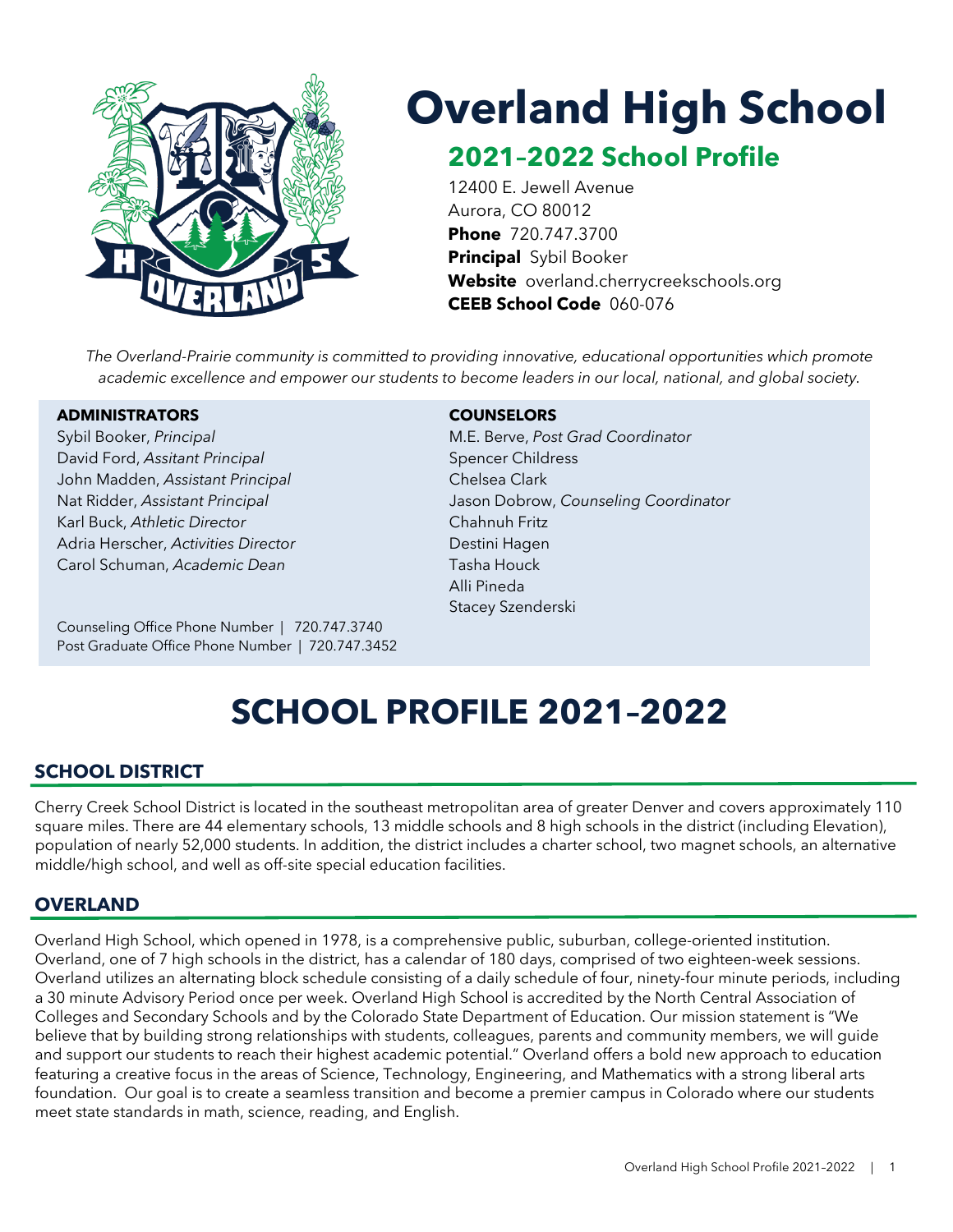#### **STUDENT BODY**

Overland High School's total enrollment is approximately 2216 students in grades nine through twelve, with a senior class of approximately 549 students. Our current body includes, nine National AP Scholars, 44 AP Scholars with Distinction, 21 AP Scholars with Honors and 55 AP Scholars. The class of 2021 had two Boettcher Scholars, two Daniels Fund Scholars, one Morehouse College Bonner Scholar and three Sachs scholarship recipients. Our racial profile shows one of the most diverse student populations in Colorado with 28% African-American, 42% Hispanic, 18% Caucasian, 6% Asian/Pacific Islander, 1% Native American, and 5% multiracial. 75% of our students qualify for free or reduced lunch. Over 500 students receive English Language Support services.

#### **FACULTY/STAFF**

Over 200 staff members, including administrators and counselors, serve Overland students every day. Of those, 175 are certified teachers, 3 deans, 9 counselors, 2 school psychologists, and 1 school social worker provide students with support services.

#### **GRADUATING CLASS OF 2020 POST-SECONDARY DATA**



**Distribution of Students Attending In-State and Out-of-State Colleges**



#### **GRADUATION REQUIREMENTS**

High school is considered a four-year course of study. Graduation requirements are based upon credits earned in grades 9 through 12. A minimum of 22 credits must be earned in order to meet graduation requirements. Most students graduate with 22-26 credits. Specific requirements are listed below:

| English        | 4.0 credits | Physical Education  | 1.5 credits |
|----------------|-------------|---------------------|-------------|
| Social Studies | 1.5 credits | Health              | 0.5 credits |
| U.S. History   | 1.0 credits | <b>Business</b>     |             |
| Government     | 0.5 credits | Fine Arts           | 1.5 credits |
| Mathematics    | 3.0 credits | Applied Technology  |             |
| Science        | 3.0 credits | Consumer & Family J |             |
|                |             | <b>Flectives</b>    | 5.5 credits |

College-bound students are encouraged to participate in a rigorous academic core curriculum consisting of 4 years English, 4 years Mathematics, 4 years Science, 4 years Social Studies, and 2-3 years of a World Language to meet or exceed the recommendations of the Colorado Commission on Higher Education.

#### **GRADUATION DATE**

May 26, 2022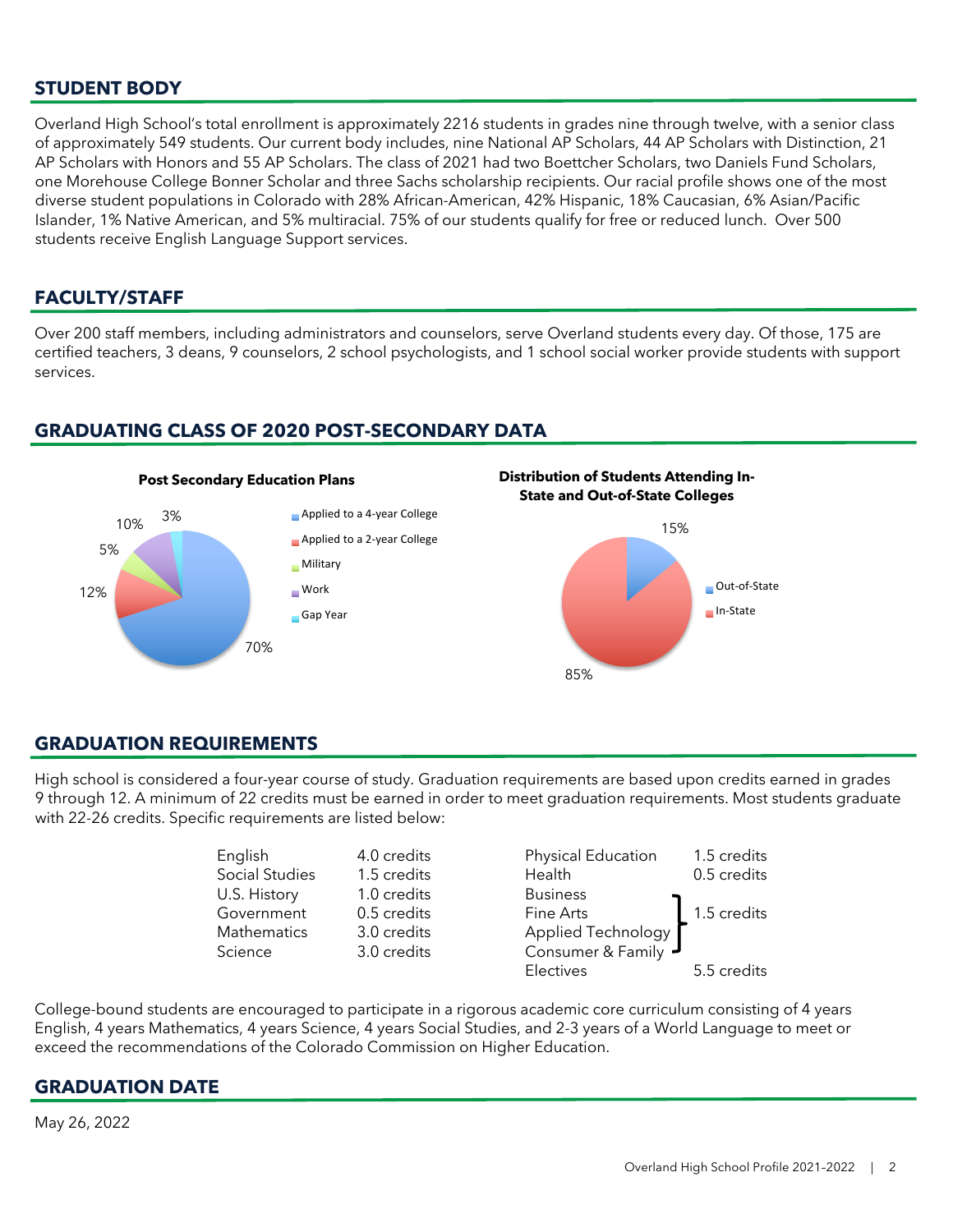#### **GRADING SYSTEM**

The Cherry Creek School District's official transcript reflects both a weighted and an unweighted grade point average and rank. The same grading scale is used by all Overland faculty. Weighted grades are given in those courses designated as either Honors or Advanced Placement. The difference between weighted and unweighted grades in terms of grade point value is as follows:

#### **UNWEIGHTED WEIGHTED PERCENTAGE**

- $\mathbf{B} = 3$  grade points  $\mathbf{B} = 4$  grade points  $\mathbf{B} = 80\% 89\%$  $C = 2$  grade points  $C = 3$  grade points  $C = 70\% - 79\%$
- $D = 1$  grade point  $D = 1$  grade point  $D = 60\% 69\%$
- $F = 0$  grade points  $F = 0$  grade points  $F = 8$ elow 60%
- 

 $A = 4$  grade points  $A = 5$  grade points  $A = 90\% - 100\%$ 

WP/WF = Withdrawn, E= Effort/credit given, I = Incomplete, S= Satisfactory, US = Unsatisfactory, CP = College Prep. All courses that receive a letter grade are calculated into the grade point average.

#### **CURRICULUM**

The Overland High School curriculum is rigorous and comprehensive, ranging in scope from remedial and support classes to Honors, Advanced Placement, and Concurrent Enrollment credit courses. Overland offers 10 Honors courses, 20 Advanced Placement courses, and 21 Concurrent Enrollment credit courses. Students can earn high school and college credit if they meet the test score requirement. Classes are taken at the high school, taught by high school teachers. Concurrent Enrollment credit courses are not weighted. Students are placed in Honors and AP classes based on teacher recommendation/grades earned and are not limited by the number of Honors or AP classes they can take at a given time.

#### **HONORS, ADVANCED PLACEMENT, AND CONCURRENT ENROLLMENT CREDIT\* COURSE OFFERINGS**

#### **English**

AP English Language and Composition AP English Literature and Composition Composition 121\* Composition 122\* English Honors 9 English Honors 10 Introduction to Literature 115\*

#### **Math**

Algebra 2 Honors AP Calculus AB AP Calculus BC AP Statistics Calculus 3 Honors/Differential Equations College Algebra\* College Trigonometry Differential Equations\* Geometry Honors Introduction to College Algebra\*

#### **Science**

AP Biology AP Chemistry AP Environmental Sciences AP Physics 1 Biology Honors Chemistry Honors

#### **Social Studies**

American Government\* AP Human Geography AP Psychology AP U.S. History AP World History Political Science\* U.S. History 101\* U.S. History 102\*

#### **World Languages**

AP French Language and Culture AP Spanish Language and Culture AP Spanish Literature and Culture Chinese 4 Honors French 4 Honors Spanish 4 Honors

#### **Additional Classes**

AP Computer Science A AP Computer Science Principles AP Studio Art 2D AP Studio Art 3D Automotive Technology 2\* Automotive Technology 3\* Business Law\* Computer Aided Design\* Engineering Drawing and Design\* Introduction to Business\* Introduction to Criminal Justice\* Criminal Justice\* Nurse Aide Certification Course\* Principles of Health Science\* Technical Drawing\*